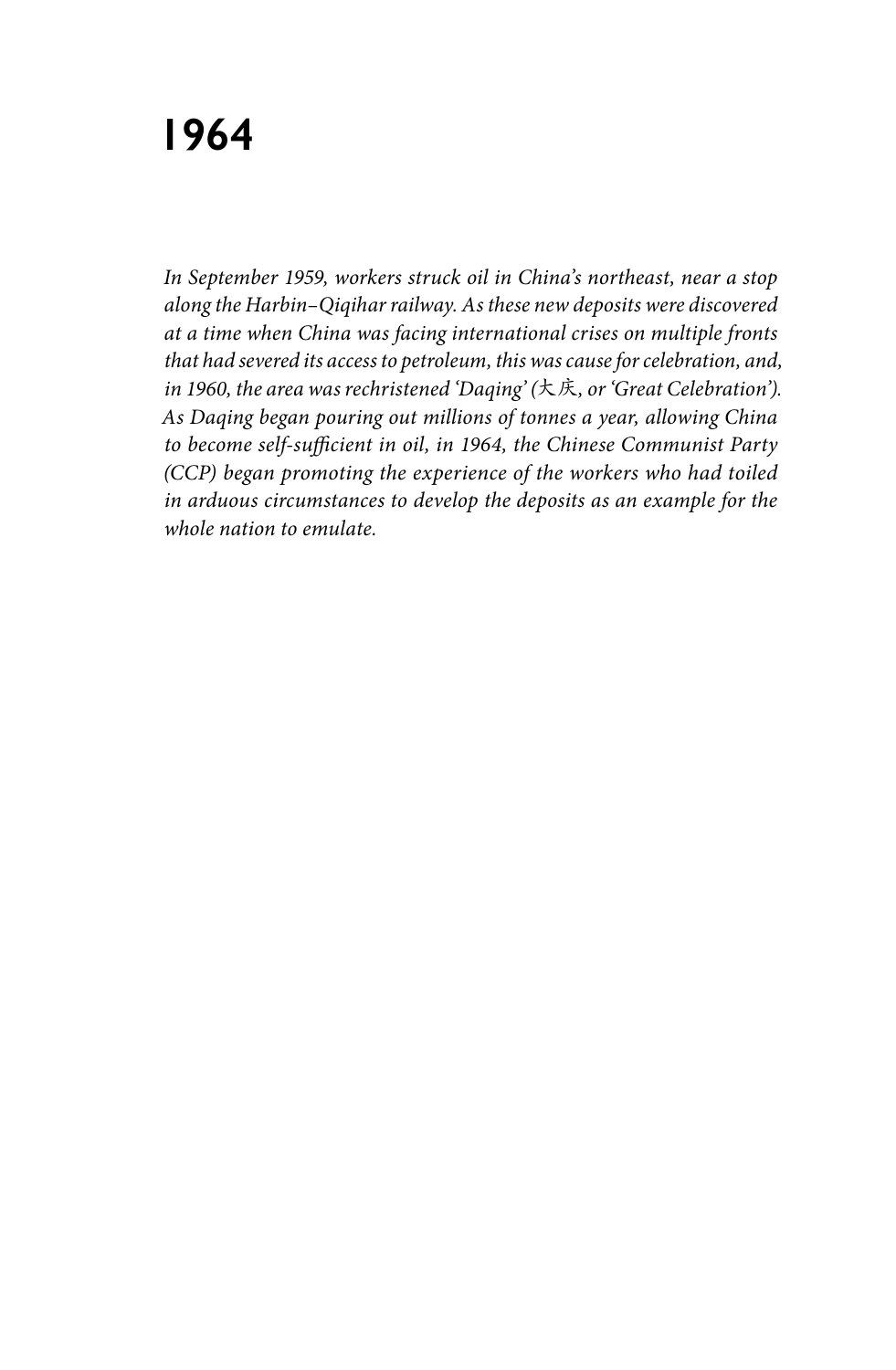## **Learning from the Daqing Oilfields**

Maggie CLINTON<sup>1</sup>

 $\blacksquare$  Into the ground drill bits tread / Reaching desired footage / Crude<br>gurgles to the surface bed / Supporting the Vietnamese people and<br>drowning the Yankees dead, wrote model worker Wang Jinxi in a poem<br>dated June 19 gurgles to the surface bed / Supporting the Vietnamese people and drowning the Yankees dead,' wrote model worker Wang Jinxi in a poem dated June 1966.<sup>2</sup> By luck or design, Wang went to Albania with an official petroleum delegation that month, just as the Cultural Revolution reached the Daqing oilfields and insurgent workers accused him, along with the state's increasingly powerful Petroleum Group (石油派 or 石油帮), of a litany of transgressions including denying them adequate time for rest.<sup>3</sup> Wang, a poor peasant turned lifelong oil worker, had been elevated to the status of 'National Model Worker' (全国劳动模范) in 1959 for his tireless devotion to oilfield development.4 His poetry exalted the superhuman work ethic he and his fellow workers modelled and forged links between their own backbreaking manual labour and the nation's capacity to secure petroleum self-sufficiency to counter imperialist threats.

In April 1964, when the first national campaign to 'Learn from Daqing' (学习大庆) was announced in the *People's Daily*, Daqing appeared readymade to mythologise.5 Following a prospecting campaign scattered across Manchuria's central plains, in September 1959, workers struck oil near a stop along the Harbin–Qiqihar railway.6 The first shipments of crude left the area—rechristened 'Daqing' (大庆, or 'Great Celebration')—in June 1960.7 Daqing's deposits, located in proximity to China's heavy-industry heartland, promised enough oil to ensure the country's self-sufficiency according to its Mao-era demand.8 These deposits were discovered amid China's split with the Soviet Union, which had severed its main foreign source of petroleum, and as the United States was increasing aid to South Vietnam. That Manchuria's Japanese occupiers through 1945 had not uncovered this oil—even as they forcefully developed the region's mining infrastructure and provoked a war with the United States in part to secure oil from the Dutch East Indies—rendered the discovery all the more poignant.9 This context invigorated Daqing's workers and suffused the spotlight that 'Learn from Daqing' initiatives shone on them after 1964.

In certain respects, the particularities of Daqing's history, along with the specific technological and labour requirements of oil production, inhibited its utility as a model. Behind celebrated 'ironmen' (铁人) oil workers like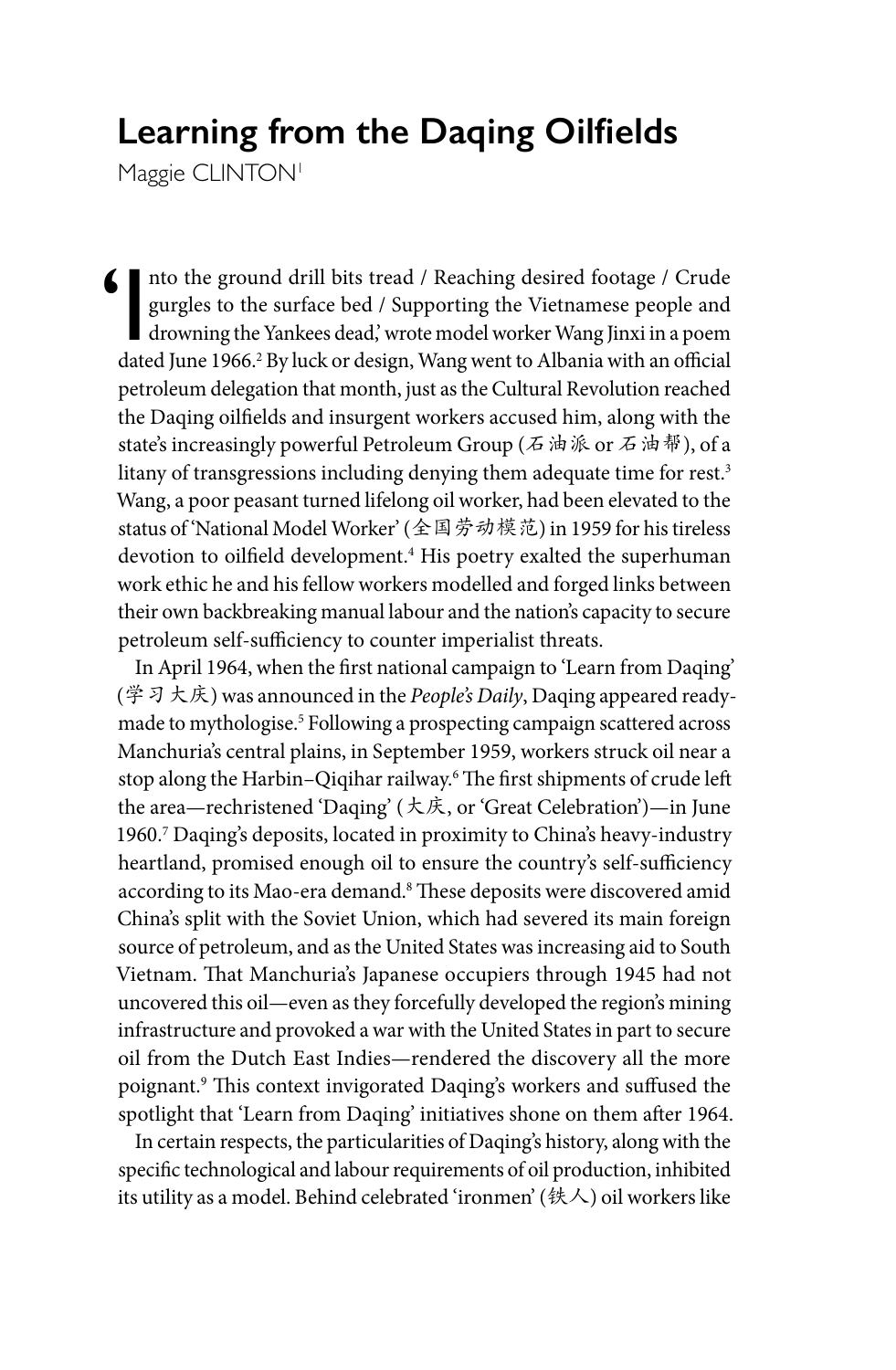Wang Jinxi and female 'family dependants' (家属) like agricultural worker Xue Guifang (薛桂芳) stood some 30,000 People's Liberation Army (PLA) veterans redeployed to bring the Daqing fields into production.10 Nevertheless, at conferences by late 1963 and on a national and mass scale by April 1964, Daqing was promoted as holding key lessons for the rest of the country.<sup>11</sup> These included its successful integration of industry and agriculture, of mental and manual labour, and the practical application of Mao Zedong's wartime treatises 'On Practice' and 'On Contradiction'.12 Above all, Daqing was celebrated for the self-sacrificial spirit of its workers, who demonstrated how collective effort could tangibly contribute to national energy self-sufficiency and thereby advance the revolution at home and abroad.

## Locating Daqing

In 1973, Radio Peking highlighted how Daqing departed from the 'predatory imperialistic ways of oil extraction'.13 The broadcaster indicated that Daqing's development differed from the capitalist practice of wildcatting, in which lone entrepreneurs drilled recklessly for the sake of private profit and without regard for a site's long-term sustainability. While all evidence suggests that efforts to locate oil in Manchuria—spearheaded in 1956 during China's First Five-Year Plan by the Ministry of the Petroleum Industry (MPI)—took the form of state-organised wildcatting, it is certainly the case that once oil had been struck in 1959 plans were made to ensure Daqing's longevity and socialist tenor.<sup>14</sup> It is important to bear in mind that ecological sustainability 'was not a political value at the time', and thus the focus of Daqing's planners and workers during the Mao era remained on petroleum's role in socialist modernisation.15

MPI leaders, including Long March veteran Yu Qiuli and geologist turned Eighth Route Army fighter Kang Shi'en, were able to tap their PLA connections to secure the labour and resources necessary to turn Daqing into a functioning site of oil production, transport, and, soon, refining.16 In February 1960, the MPI secured 30,000 PLA veterans, plus 3,000 officers recently demobilised from the Korean War, to build up the requisite infrastructure around the newly discovered wells.17 This was conducted and described like a wartime mobilisation: a 'Great Battle for Oil' (石油大会战).18 Seasoned PLA troops were joined by thousands of civilian engineers, geologists, planners, and workers from across the country.19 Even when morale was high conditions were punishing. As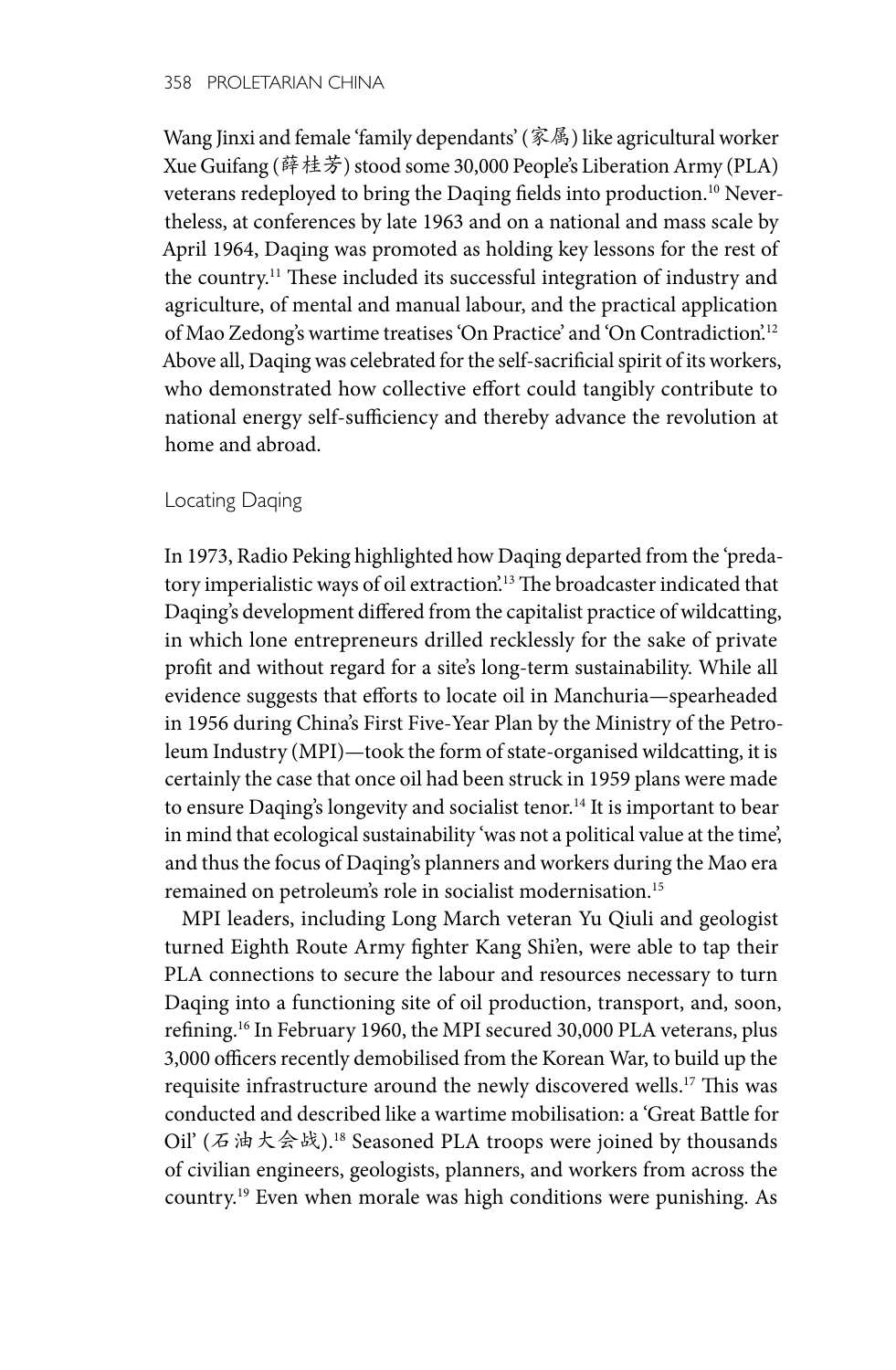historian Tai Wei Lim has written: 'Personnel had to work in a harsh natural environment during bitter[ly] cold months … [with] scant material comfort. Modern equipment was inadequate with few motorized vehicles and accessible roads. The workers overcame technological deficiencies with sheer self-reliant brute labor.<sup>20</sup> They had to build nearly everything from scratch, including their own shelter and food supply. Resolving food scarcities also took the form of organised campaigns. Responsibility for waging the battle for food soon fell to female family dependants, who, often fleeing Great Leap Famine conditions elsewhere, came to Daqing to join male relatives who had taken up oilfield posts.<sup>21</sup>

In the first half of the 1960s, Daqing's development was guided by specialised knowledge, technological leadership, and shared hardship. Amid a hierarchical management structure that respected worker contributions while deferring to scientifically trained experts, oilfield leaders like Yu Qiuli and Kang Shi'en encouraged universal asceticism.<sup>22</sup> Daqing's early days involved a 'leadership style in which leaders and led lived together with minimum status differences.<sup>23</sup> With Mao's encouragement, Daqing's organisational structure drew on the 1960 Charter of the Anshan Iron and Steel Company (see Hirata's essay in the present volume).<sup>24</sup> The charter called on people to 'keep politics firmly in command and strengthen Party leadership; launch vigorous mass movements, have cadre participation in productive labor and worker participation in management … close cooperation among cadres, workers, and technicians; and go all out with technological innovation and technological revolution.<sup>25</sup> As the oilfields became a major generator of state revenue and as the power of MPI officials within central government ranks grew—giving rise to the 'Petroleum Group' moniker based on its affiliates' energy industry ties—Daqing's leaders still expected spartan living conditions. A perhaps apocryphal oilfield story has Yu Qiuli chastising 'ironman' Wang Jinxi for indulging in the luxury of purchasing an East German–made motorcycle. Only after Wang persuaded Yu that the motorcycle was not a luxury but rather a necessity for speeding between well sites and thereby enhancing work productivity did Yu agree to let him keep it.<sup>26</sup> Some accounts suggest that Daqing's leaders lived considerably better than its general workforce during this period, mostly in terms of food quality and quantity.27 However, even with such stratifications, conditions were harsh for all. No-one lived or accumulated private profits in the manner of oil barons in the capitalist West.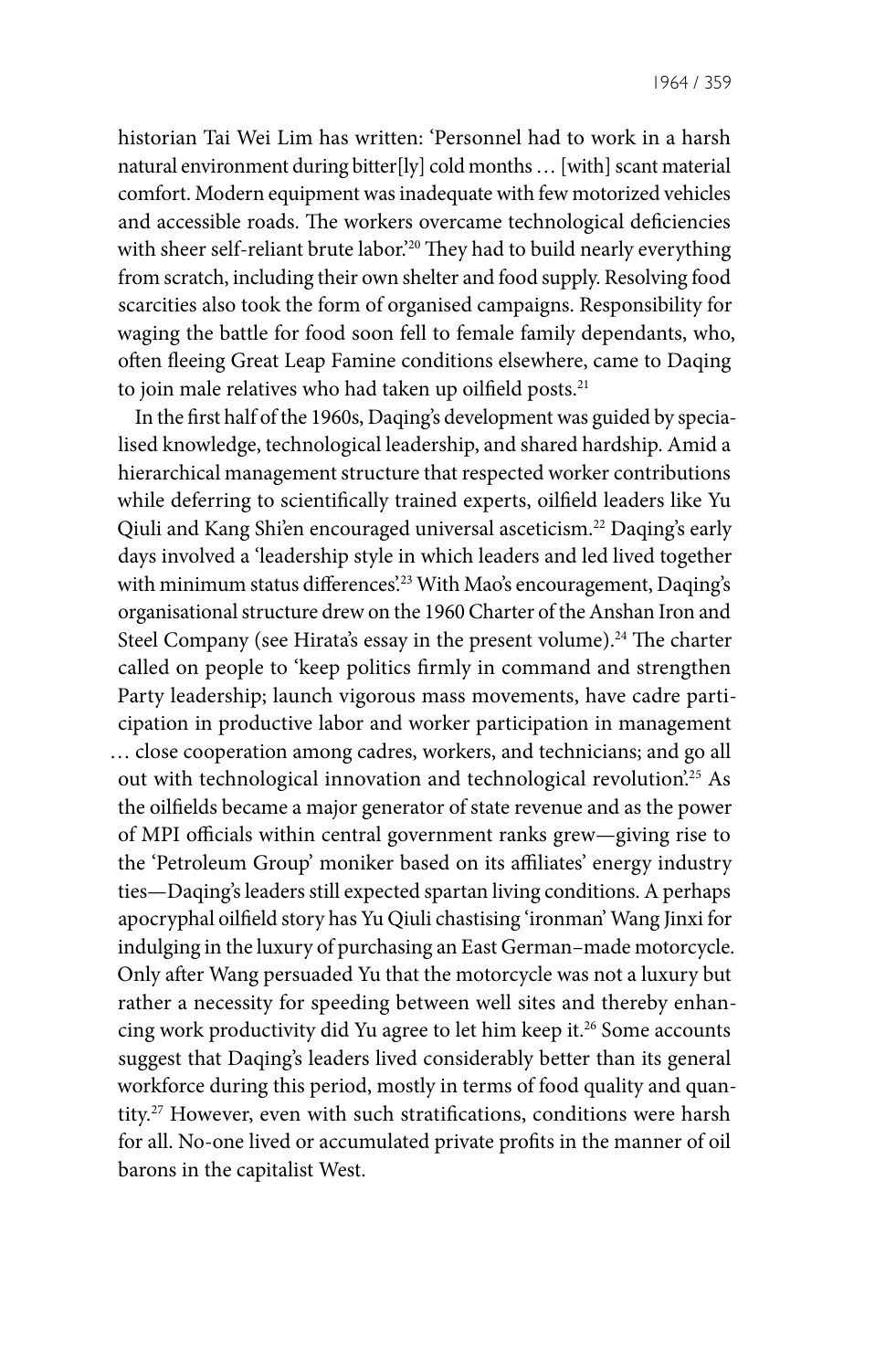Despite or because of the oilfields' technocratic leadership, Daqing's manual labourers received the bulk of media attention once the fields began to be publicised in 1964.28 As scholars Li Hou and Yiyu Tian have explained, spotlighted workers included three broad categories that revealed the oilfields' starkly gendered divisions of labour: 'Ironmen', 'Iron Girls' (铁姑娘), and family dependants'.29 Ironmen included figures like Wang Jinxi and other male workers with long-time oilfield experience.<sup>30</sup> Iron Girls—themselves modelled after female agricultural workers of the Dazhai Production Brigade in Shaanxi Province—were officially registered as workers and, like their male counterparts, 'challenged the limits of human bodies in their intense physical labor'.<sup>31</sup> Family Dependants were 'housewives in industrial and urban areas who were mobilized into productive labor by the state as "workers," but did not have officially-budgeted positions'.<sup>32</sup> In Daqing, dependants like Xue Guifang set to work cultivating fields surrounding the well sites. They thereby not only sustained the entire endeavour but also facilitated Daqing's emergence as a model of industrial and agricultural integration and self-sufficiency.33 As Daqing developed, dependants took on other crucial tasks including caring for children, making clothes, and staffing public offices. To be sure, all of Daqing's residents performed many different roles and contributed in one way or another to its becoming a new kind of urban–rural oil town. But how a person was officially classified meant significant differences in job security and remuneration.<sup>34</sup> Chairman Liu Shaoqi—soon singled out for attack during the Cultural Revolution alongside Deng Xiaoping—reportedly discouraged oilfield workers from engaging in agricultural tasks because it was 'not worth the 50 yuan per month that we pay' for their labour.<sup>35</sup> Family dependants, as Tian has explained, felt their precarious employment status acutely even as they took great pride in contributing their varied skills to Daqing's success.<sup>36</sup>

When the Cultural Revolution erupted in May 1966, who performed what kind of work and how this work was socially valued and materially compensated became intensified sites of political struggle. While at the outset of the Cultural Revolution the oilfields continued to be nationally praised, Daqing and the Petroleum Group were soon recast as bastions of technocracy closely allied with Liu and Deng.<sup>37</sup> Red Guards and the Gang of Four accused Daqing and Petroleum Group leaders, including Yu and Kang, of capitalist tendencies. They also attacked Wang Jinxi for supplying Daqing with the veneer of worker leadership.<sup>38</sup> Significantly, and with Mao and Premier Zhou Enlai's apparent blessing, these uphe-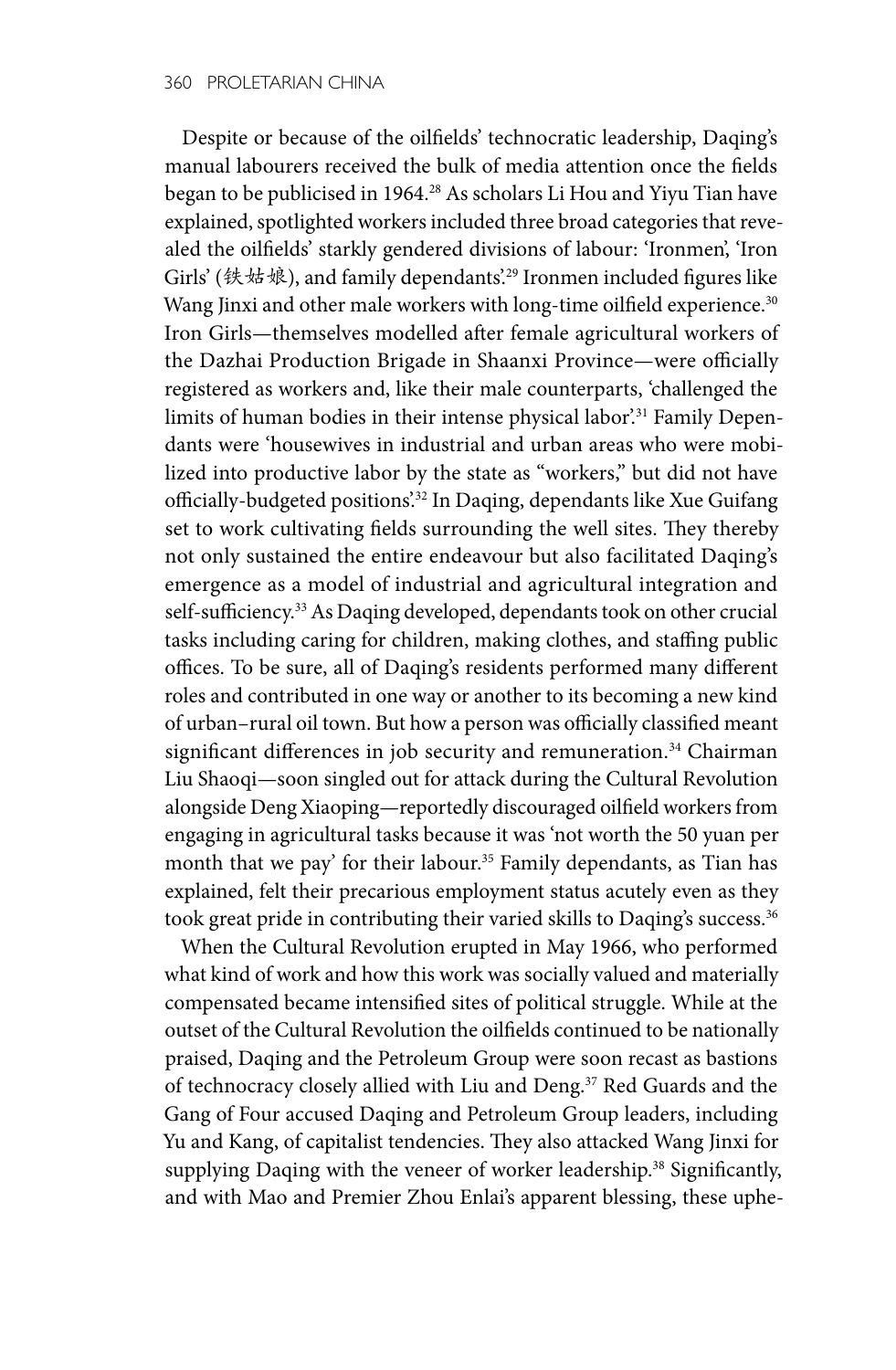avals were only briefly tolerated at Daqing. The PLA, long involved in Daqing's development, restored production at the oilfields as early as the autumn of 1967, 'making Daqing one of the earliest places during the Cultural Revolution to be placed under military control'.<sup>39</sup> Deposed senior cadres were soon restored to their posts and, by May 1968, Wang was appointed vice-director of the new Daqing Revolutionary Committee. 'The conservative workers, the so-called "royalists", Hou explained, 'joined together under the leadership of the PLA to maintain order and to increase production … The oil field remained one of the leading growth engines in the Chinese economy during the Cultural Revolution.'40

While Daqing's rank-and-file workers struggled against entrenched leadership, regional anti-Communist developments appeared to justify the PLA's effort to keep the oil flowing. The war between North Vietnam and the United States invoked in Wang's June 1966 poem was then in full swing; the 1965–66 coup against Sukarno in Indonesia had turned the region's foremost oil producer staunchly anti-communist.<sup>41</sup> Daqing, meanwhile, had proved so bountiful that China was exporting nominal amounts of oil to North Vietnam and North Korea and, by 1972, it also sent symbolic amounts to the Philippines and Thailand.<sup>42</sup> Since 1964, China had been importing refining equipment from Western Europe (Italy in particular) and Japan to process the volume of crude the oilfields were generating.43 More consequentially, once the US–China normalisation in 1972 paved the way for the normalisation of relations between China and Japan, the latter two countries inked an 'oil for steel' deal that supplied Japan with Chinese oil just as Japan was hit by the 1973 Organisation of the Petroleum Exporting Countries (OPEC) oil embargo.<sup>44</sup> Although principles set forth by Zhou Enlai, who brokered the deal, stipulated that Chinese oil should not benefit US subsidiaries, Taiwan, or South Korea, this was difficult to enforce in practice.<sup>45</sup> Gang of Four members criticised these trade deals throughout the 1970s while scoring intermittent victories—particularly in the realm of cultural production, for instance, by delaying the release of a film about Daqing's early pioneers—against Daqing's restored technocratic and production-first ethos.<sup>46</sup> Jiang Qing, for her part, pointedly charged that, by 'exporting petroleum, China is shifting the international energy crisis on to the Chinese people and has saved the first and second worlds, i.e., the U.S., Japan, and Western Europe'.<sup>47</sup> After Mao's death and the arrest of the Gang of Four in 1976, suppressing oilfield struggles for the sake of increasing production and integrating China into global petroleum markets continued unabated.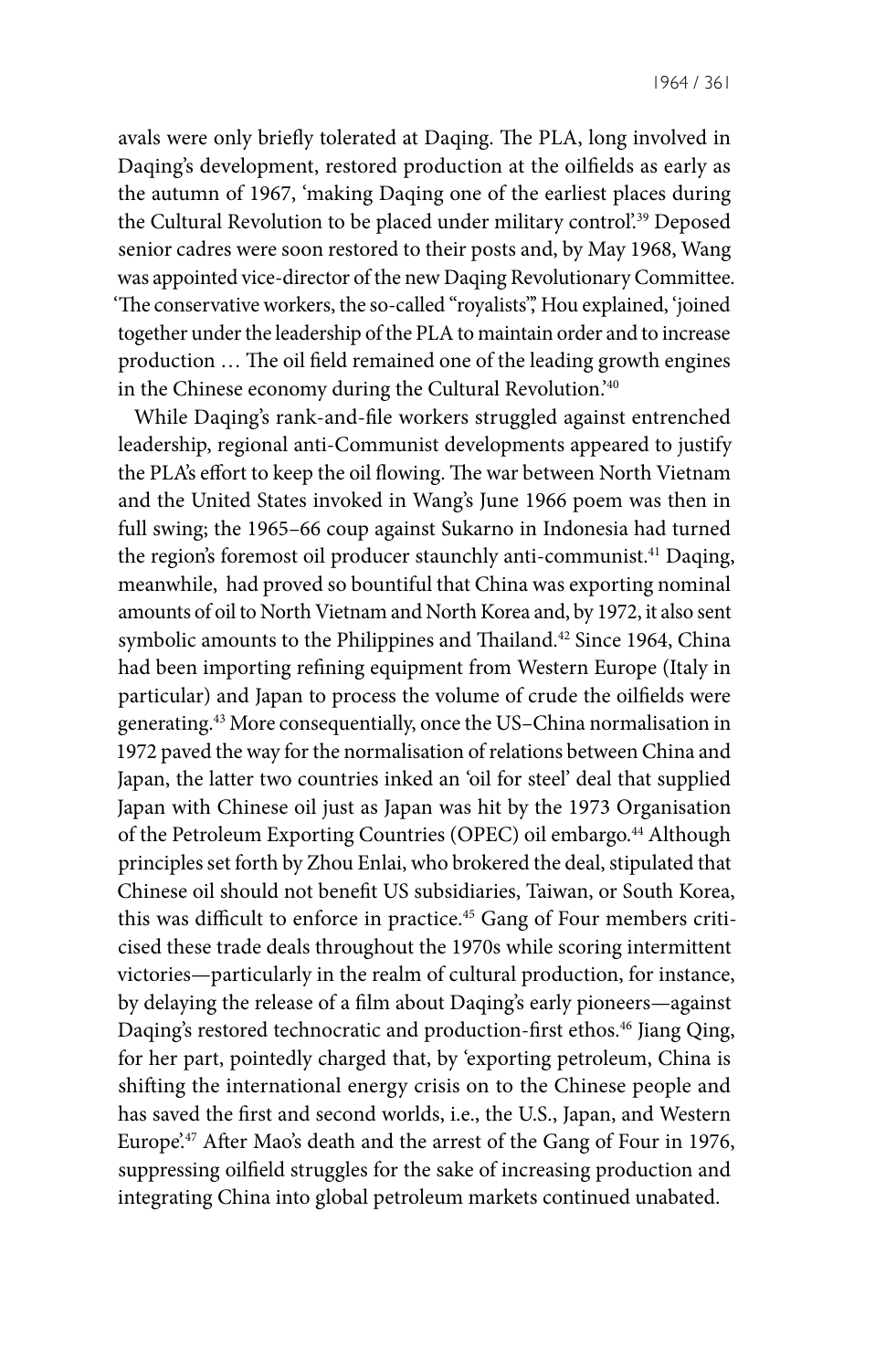## Daqing's Mao-Era Lessons

On 20 April 1964, 'Daqing Spirit, Daqing People' (大庆精神, 大庆人) was the headline of the front-page story in the *People's Daily*. 48 In keeping with the secrecy that had shrouded the entire project since its inception, the article did not identify Daqing's actual location. The oilfields' headquarters had hitherto been publicly identified only as the 'Saertu General Land Reclamation Farm' (萨尔图农垦总场), rendering it indistinguishable from other worksites and prison camps elsewhere in China's far northeast.49 Even after Daqing's achievements were publicised, further details about the oilfields were kept as quiet as possible until 1973, when Party leaders decided that the benefits of broadcasting China's reserves outweighed the potential security risks (prices in US dollars for Chinese crude tripled between late 1973 and early 1974 amid the OPEC embargo).50 In this vein, when the campaign to 'Learn from Daqing' officially launched in 1964, Daqing's experiences were, on the one hand, generalised and distilled into exhortations about self-sacrifice and extreme endurance. On the other hand, Daqing's story supplied lessons about ways to integrate industry and agriculture and deploy Maoist philosophy to resolve practical problems.<sup>51</sup>

Readers of the *People's Daily* on 20 April 1964 learned that Daqing manifested the self-sacrificial and self-sufficient ethos of the Communist wartime base at Yan'an. They learned about Daqing's punishing weather, what the oilfields looked like, and how staff and workers offered mutual support and studied 'On Practice' and 'On Contradiction' together. Readers also learned anecdotes about Wang Jinxi and other male workers who risked life and limb for oil, and about the geologists and engineers who supplied the necessary expertise. 'Without a high degree of revolutionary consciousness, without dauntless revolutionary stamina, without esteem for a real scientific spirit, would any of this be possible?' the reporters asked. A piece in the newspaper's late edition profiled Daqing's 'lofty models' (崇高的榜样) and further clarified that the 'Daqing spirit' (大庆精神) was the 'revolutionary spirit of the working class' (无产阶级 的革命精神).52 Daqing's people were 'made of something special' (特种 材料制成的人). Its workers were 'both red and expert' (又红又专). They had achieved such astounding results because they 'persisted in holding aloft the red flag of Mao Zedong thought' and had 'conjoined heightened revolutionary fortitude with a rigorous scientific stance'. In April 1964, 'Learning from Daqing' meant replicating this ethic and attitude.<sup>53</sup>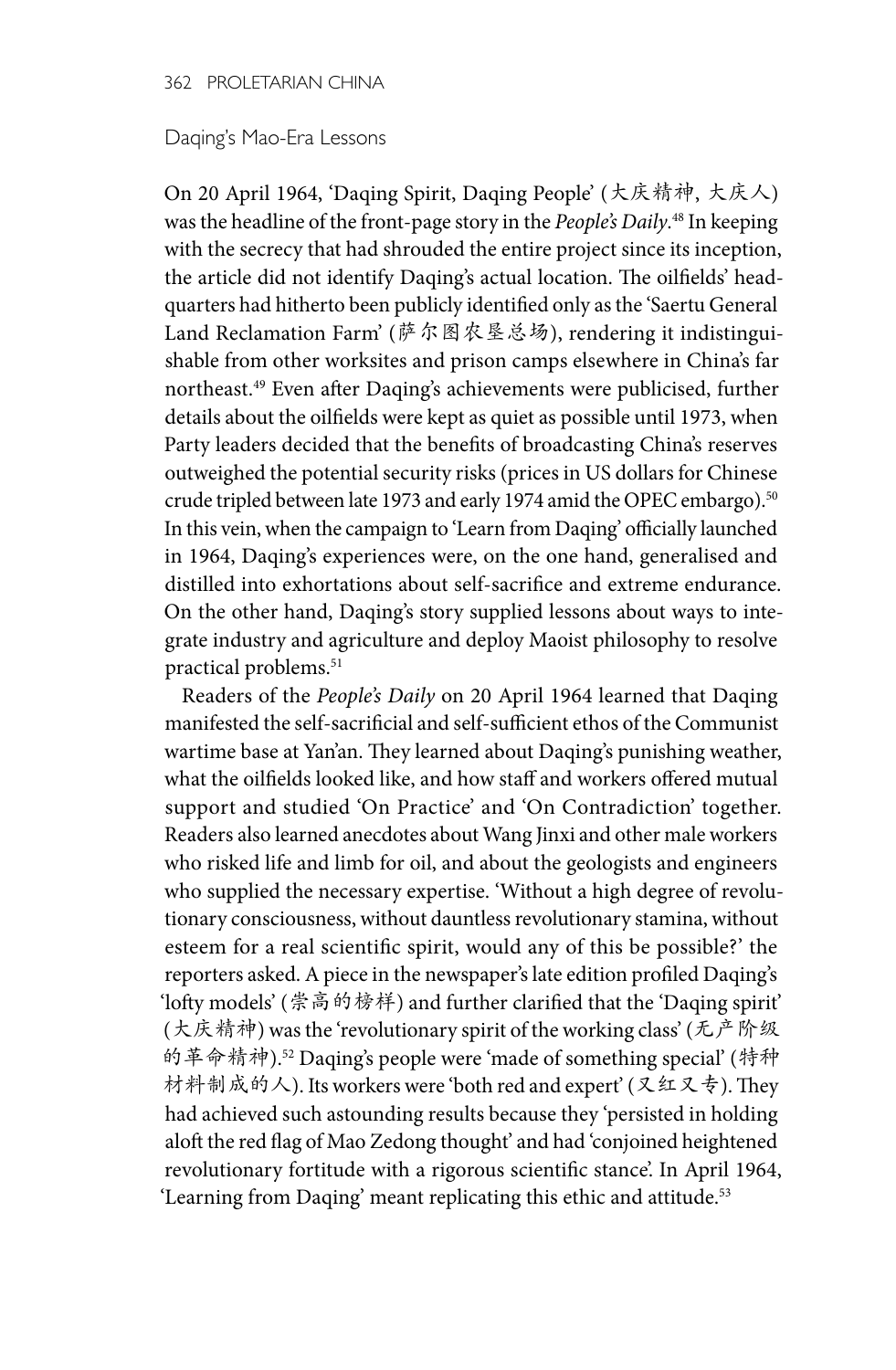1964 / 363

Daqing offered other lessons as well. Many of these focused on how Daqing's workers incorporated Maoist philosophy to resolve problems confronted at the oilfields. A striking example appears in a documentary by Belgian filmmakers Joris Ivens and Marceline Loridan, who visited Daqing in the mid 1970s. For their film *The Oilfields*, Ivens and Loridan interviewed many Daqing workers, including Xue Guifang, who in the film is identified by her honorific, 'Mama Xue' (Wang Jinxi had passed away from stomach cancer in 1970). In one scene, the filmmakers interview seamstresses in a workshop tasked with making and mending clothing for workers to help them endure Manchuria's bitter cold. As the camera pans over seamstresses pressing fluffs of cotton between sheets of fabric to make warm padded clothing, they discuss how they resolved the dire cotton shortage. One explained:

According to metaphysics, material objects are unchangeable. But Chairman Mao's philosophy has taught us that things can be transformed into their opposites. That's how rags are turned into cotton. You discover truth by putting ideas into practice. We started out with the idea that cloth is made of cotton. Then we asked, if cotton can be transformed into cloth, why can't cloth be turned into cotton again? Practical experience proved that it was possible. When we tried to find a way to do this, we sometimes got discouraged. But finally, we succeeded in making cotton from cloth. We were really excited.

Another seamstress continued:

At first our experiments didn't work. But we thought that since these rags were made of cotton fibre, there must be a way to make cotton again from the rags. It's a dialectical process. We tried seven times before we finally got it. Since 1970, we've made 300,000 pairs of gloves, with only 90,000 pounds of recycled cotton. Our interest in philosophy keeps growing. Because we can apply it to concrete situations, it's fascinating, and it encourages us to study philosophy.54